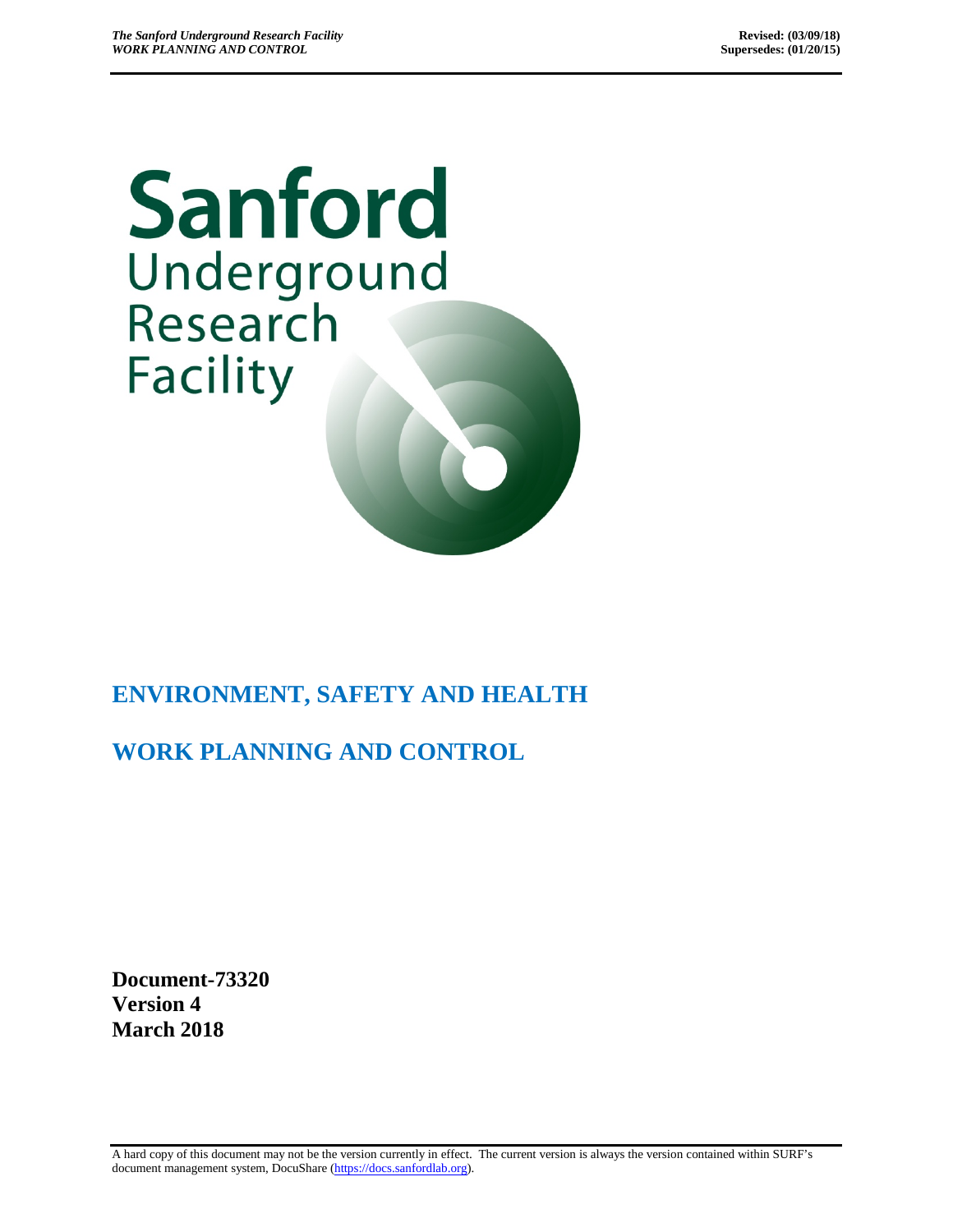## <span id="page-1-0"></span>**Version Control**

| <b>Responsible Person</b> | <b>Document</b><br><b>Control</b><br><b>Number</b> | <b>Document</b><br><b>Version</b> | <b>Publication</b><br>Date | <b>Description of Change</b>                                                      |
|---------------------------|----------------------------------------------------|-----------------------------------|----------------------------|-----------------------------------------------------------------------------------|
| <b>Brendan Matthew</b>    | Document-<br>73320                                 |                                   | 07/14/10                   | Initial release.                                                                  |
| Jim Hanhardt              | Document-<br>73320                                 | $\mathfrak{D}$                    | 04/15/2014                 | Moved tables to separate<br>documents; updates throughout.                        |
| Jim Hanhardt              | Document-<br>73320                                 | 3                                 | 01/20/2015                 | Added SOP requirements;<br>revised title.                                         |
| Pete Girtz                | Document-<br>73320                                 | 4                                 | 03/09/2018                 | Complete revision of Work<br>Planning and Control document<br>for FNAL alignment. |

A hard copy of this document may not be the version currently in effect. The current version is always the version contained within SURF's document management system, DocuShare [\(https://docs.sanfordlab.org\)](https://docs.sanfordlab.org/).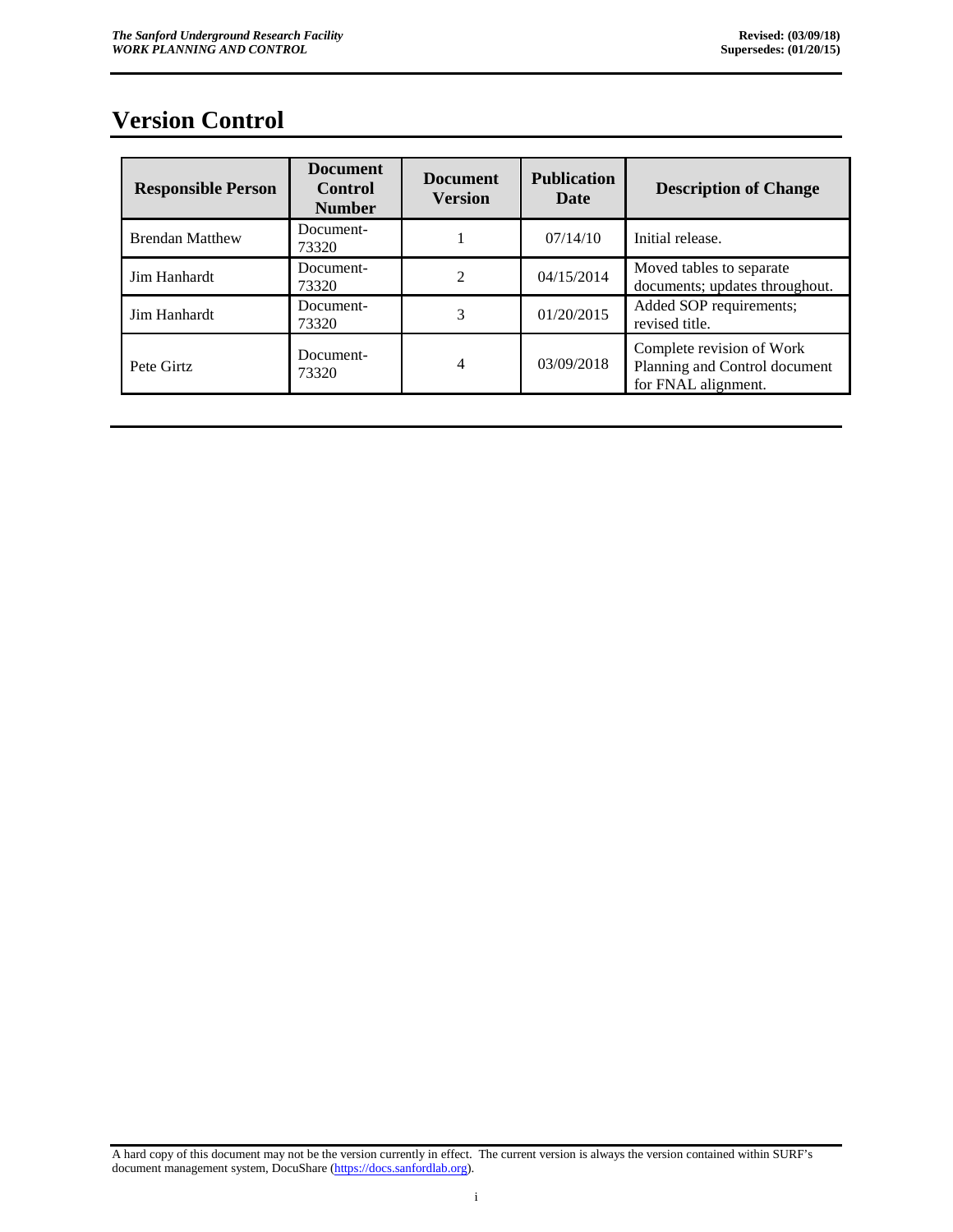# **Table of Contents**

| 1.0 |  |
|-----|--|
| 2.0 |  |
| 3.0 |  |
| 4.0 |  |
| 5.0 |  |
|     |  |
|     |  |
|     |  |
|     |  |
|     |  |
|     |  |
|     |  |
|     |  |
|     |  |
|     |  |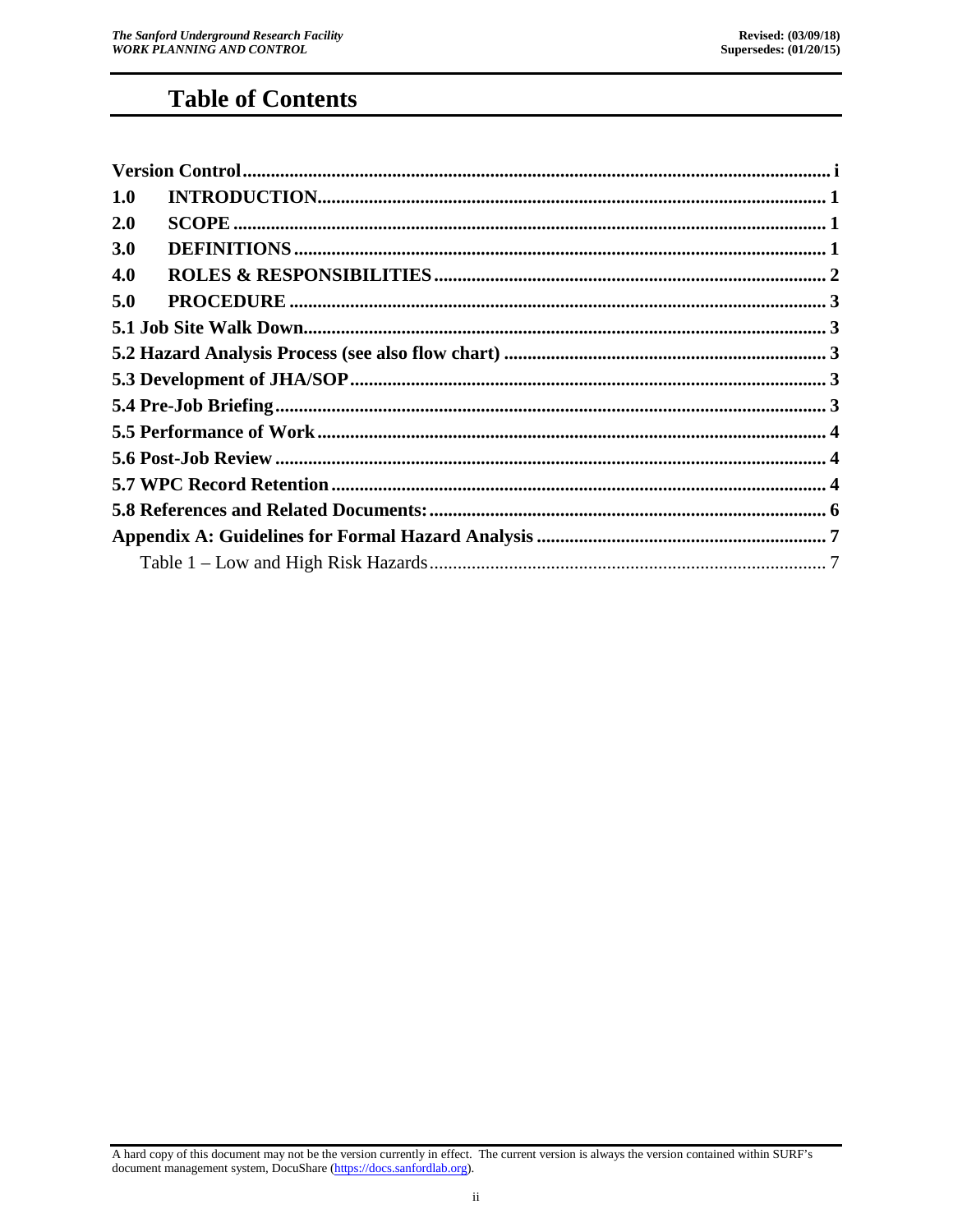#### <span id="page-3-0"></span>**1.0 INTRODUCTION**

At the Sanford Underground Research Facility (SURF) all work is subject to planning and control. Careful planning of work assures that the work is performed safely and efficiently. More specifically, work planning ensures the scope of work is understood, appropriate materials are available, all hazards have been identified and mitigative efforts established, and all affected individuals understand what is expected of them.

### <span id="page-3-1"></span>**2.0 SCOPE**

This chapter applies to all SURF personnel, including researchers and project sponsors, temporary employees and contract/subcontractor/term employees when conducting nonadministrative work on SDSTA property.

### <span id="page-3-2"></span>**3.0 DEFINITIONS**

**Hazard -** Condition, event, or circumstance that could lead to or contribute to an unplanned or undesirable event. A hazard is the potential for harm. In practical terms, a hazard often is associated with a condition or activity that, if left uncontrolled, can adversely affect personnel, equipment or the environment.

**Hazard Analysis (HA) –** A hazard analysis is the first step in a process used to assess [risk.](http://en.wikipedia.org/wiki/Risk) The result of a hazard analysis is the identification of different type of hazards and the mitigations to minimize the hazards. A hazard analysis then becomes a tool to aid in planning work.

**Informal, Documented, and Formal -** Low risk HA (see table 1) are considered informal and can be either verbal or documented on a Low Risk Analysis (LRA). A formal HA is written on a [JHA Form](https://docs.sanfordlab.org/docushare/dsweb/Get/Document-71800/) and is termed a Job Hazard Analysis (JHA), or for routine/repetitive work is written on a [SOP Form](https://docs.sanfordlab.org/docushare/dsweb/Get/Document-71464) and is termed an SOP.

**Job Hazard Analysis (JHA) -** A job hazard analysis is a documented process that focuses on the sequential steps of the task, the associated hazards and their identified controls. It considers the relationship between the worker, the task, the tools, and the work environment.

**Job Site Walk Down** – An evaluation of the job site for identifying hazards, controls, and operational considerations.

**Low Risk Analysis (LRA)** – A field level process used to document low risk work activity planning. (Note: Field level Job Hazard Analysis Notebook)

**Pre-Job Briefing** – Dialogue between those involved in the work which describes the scope of work, procedural steps, roles and responsibilities, and hazards and controls.

- Formal: Documented process
- Informal: Undocumented (verbal) process

Pre-job Briefing may consist of:

- Toolbox Talk Form
- Pre-Shift meeting

A hard copy of this document may not be the version currently in effect. The current version is always the version contained within SURF's document management system, DocuShare [\(https://docs.sanfordlab.org\)](https://docs.sanfordlab.org/).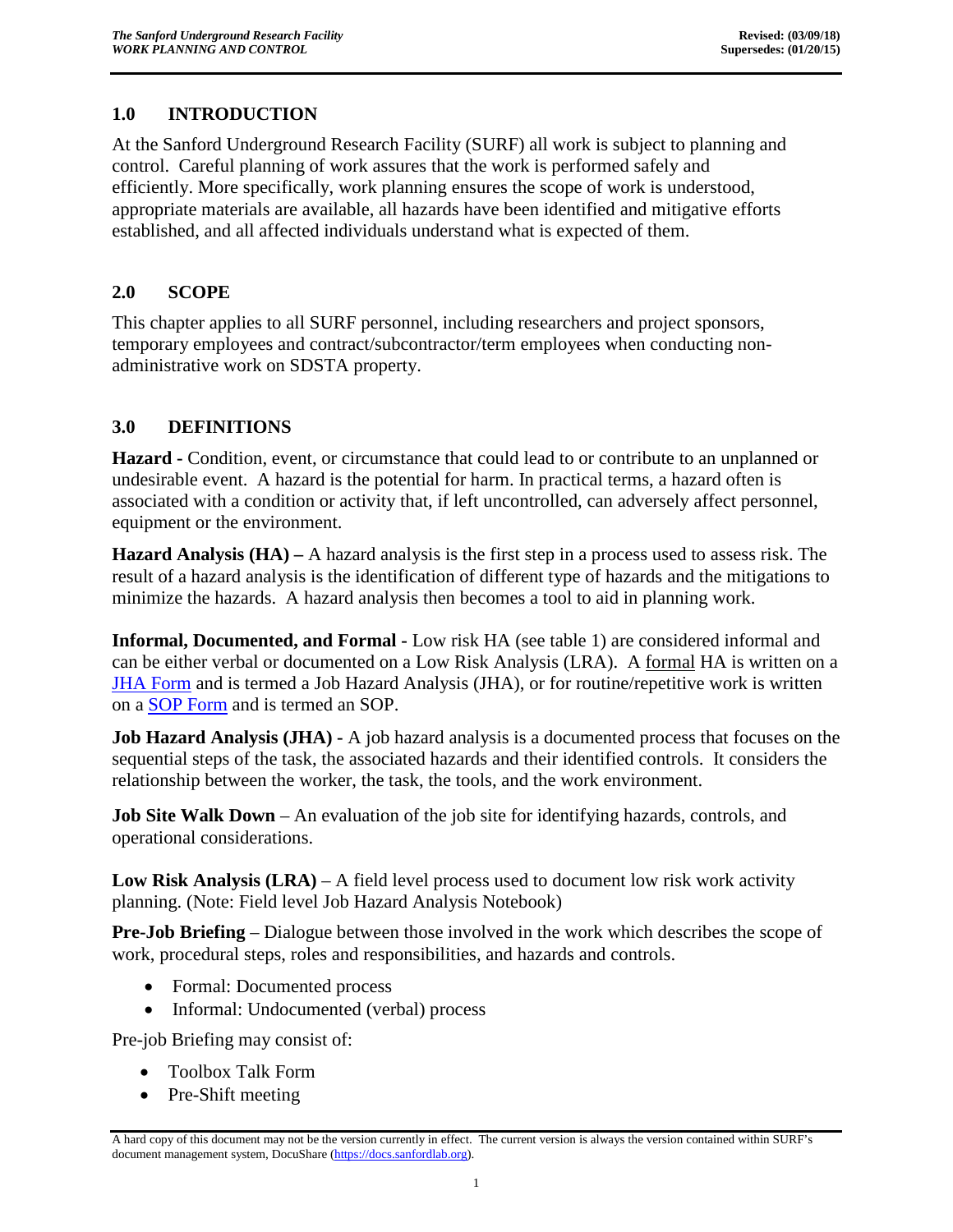**Post-Job Review** – A review of the work that has been performed to identify any improvements or conditions that should be recorded for future job planning efforts.

**Risk** - Potential to cause harm or damage to a person, property or environment.

- Low Risk: General tasks performed on a normal daily basis
- High Risk: Tasks with an elevated potential to cause harm

**Risk Assessment** - The overall process used to evaluate the hazard and risk factors with the potential to cause harm.

**Standard Operating Procedure (SOP) –** Formal documented process that focuses on a specific task and describes the standardized method to safely perform it.

**Subject Matter Expert:** A person, department or organization who by their experience level, education, training or background are uniquely qualified to assess specific hazards and controls.

**Work Planning and Control (WPC)** – Systematic process for determining methods for completing the assigned task safely and efficiently. The process includes:

- Defining the work to be performed
- The methods for performing the work
- Hazard analysis
- Pre-job briefing
- Work authorization

#### <span id="page-4-0"></span>**4.0 ROLES & RESPONSIBILITIES**

#### *4.1* **Supervisors**:

- Ensure that employees are trained to perform the assigned work and in the use of WPC.
- Plan the work and identify those activities that require a JHA or SOP.
- Conduct job site walk-downs.
- Ensure WPC documents are developed, reviewed and signed before work begins.
- Conduct a pre-job briefing with employees before work begins.
- Ensure that work is performed in accordance with WPC documents.
- Retain copies of WPC documents per retention guidelines (see Section 5.7).
- Seek advice from the ESH Department, as appropriate.

#### *4.2* **Workers / Researchers**:

- Participate in development of the WPC documents.
- Review and sign WPC documents prior to start of work.
- Participate in a pre-job briefing with co-workers who share in the work performance before work begins.
- Perform work in accordance with the WPC documents.
- Contact your supervisor or ESH Department with any questions on the WPC documents.

#### *4.3* **Environment, Safety, and Health (ESH) Department**

- Provide assistance in preparation of WPC documents.
- Review and concur on all JHA and SOP documents.
- Provide WPC training.

A hard copy of this document may not be the version currently in effect. The current version is always the version contained within SURF's document management system, DocuShare [\(https://docs.sanfordlab.org\)](https://docs.sanfordlab.org/).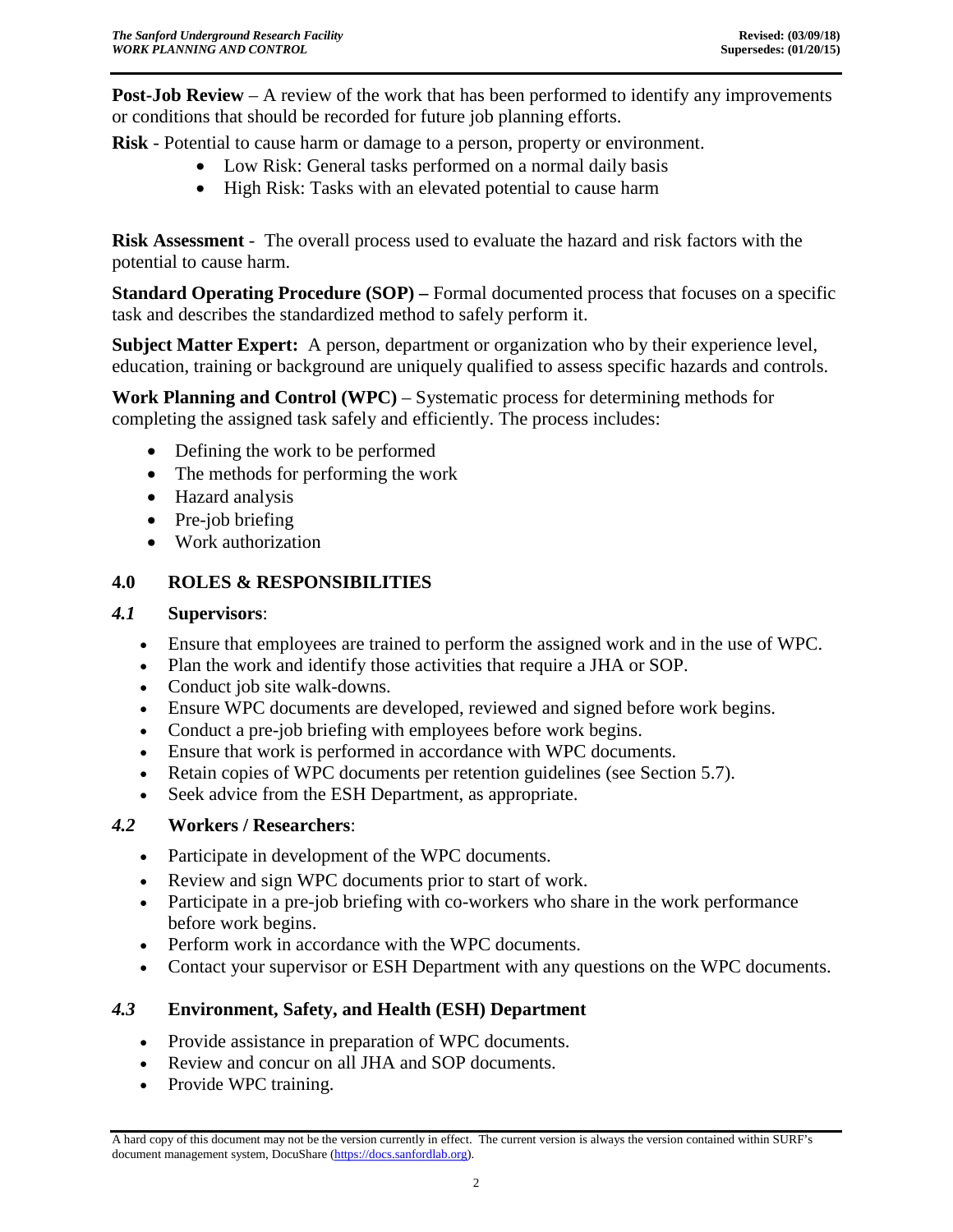### <span id="page-5-0"></span>**5.0 PROCEDURE**

#### <span id="page-5-1"></span>*5.1* **Job Site Walk Down**

Where the job site can be safely accessed, an evaluation of the job site should be conducted. This evaluation should be conducted prior to developing the hazard analysis in order to assure all job site hazards and work control issues are identified and addressed.

#### <span id="page-5-2"></span>*5.2* **Hazard Analysis Process (see also flow chart)**

- 1. The supervisor and employees perform an assessment of the risks in accordance with Appendix A, Table 1. ESH professionals are available to assist.
- 2. A written JHA or SOP is required if:
	- a. The task involves two or more of the low-risk general hazards or one high-risk hazard in Appendix A, Table 1.
	- b. The task is outside the normal duties and responsibilities for your group and involves one or more hazards from Appendix A, Table 1.
- 3. If a written JHA or SOP exists, it must be reviewed and revised as appropriate for current job site conditions and to incorporate previous work experiences and lessons learned.

### <span id="page-5-3"></span>*5.3* **Development of JHA/SOP**

- 1. Detailed scope of work, including how the person/team intends to complete the work;
- 2. Walk down or inspection of the work area and equipment while planning the work;
- 3. Complete the work planning sections and identify materials and equipment to be used;
- 4. Identification of hazards with Subject Matter Expert involvement;
- 5. Identification of work requirements, controls, procedures, instructions and personal protective equipment necessary to perform the work safely (including permits); and
- 6. Involvement of the workers in the preparation of the work plan.
	- a. The level of detail in the JHA/SOP should be appropriate for the complexity of the work and the hazards involved.
	- b. The supervisor will review the JHA/SOP for completeness and determine whether the hazards for the work have been adequately identified and controlled. Permits, Safety Data Sheets (SDS), and other supporting documents must be available at the work site and may be attached to the JHA/SOP.
- 7. Obtain approvals and concurrences from:
	- a. Department / Science Leadership
	- b. Author / Owner
	- c. ESH staff
- 8. External JHA/SOP or Toolbox Talk formats are allowed provided the above elements are sufficiently addressed and acceptable to SURF.

#### <span id="page-5-4"></span>*5.4* **Pre-Job Briefing**

- 1. In all cases, a pre-job briefing is required. The individuals performing the job shall discuss the work plan to ensure everyone is aware of how the job will proceed. The following will be discussed at a minimum:
	- a. Summarizing the critical steps and materials:

A hard copy of this document may not be the version currently in effect. The current version is always the version contained within SURF's document management system, DocuShare [\(https://docs.sanfordlab.org\)](https://docs.sanfordlab.org/).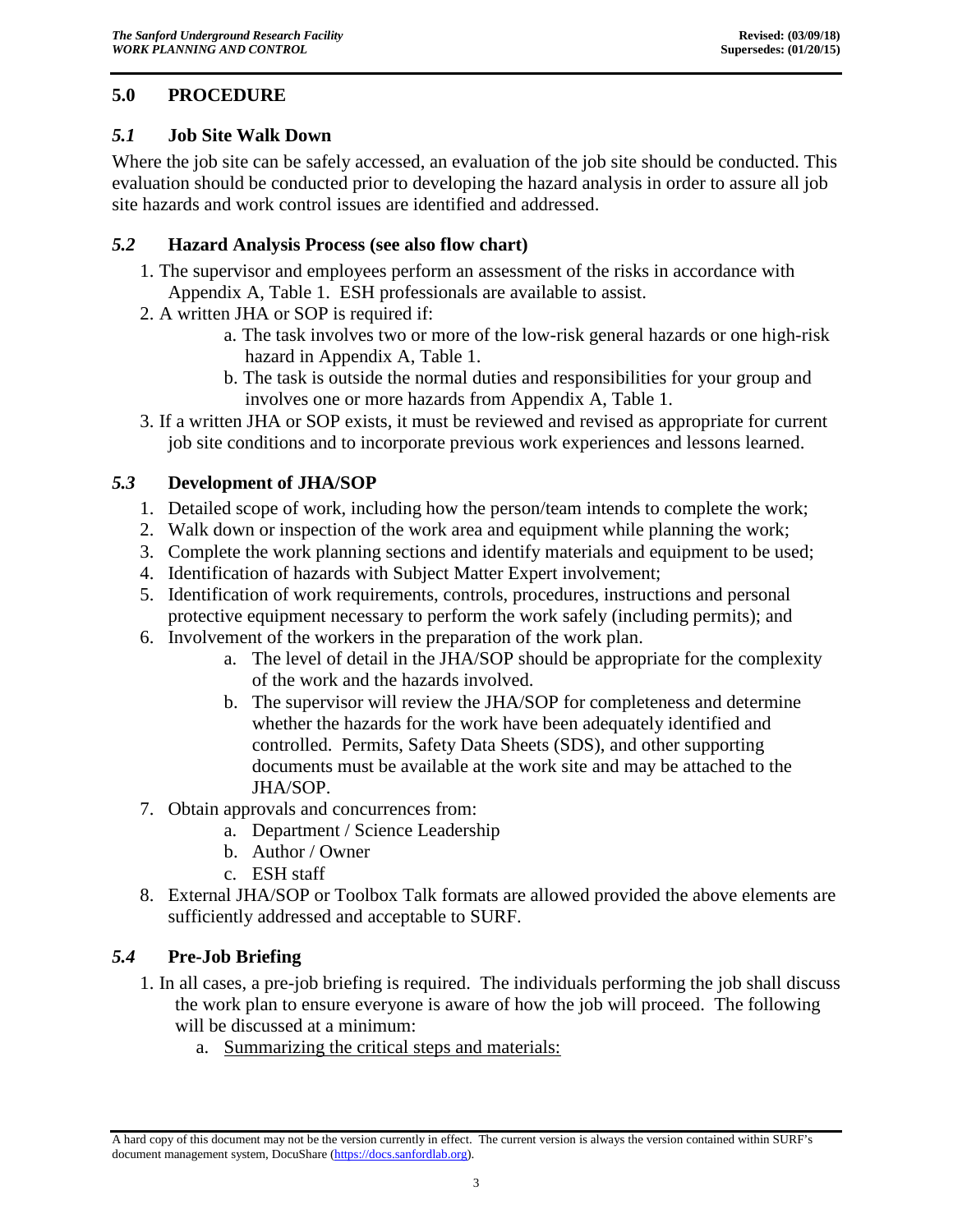This includes steps where the success depends solely on the individual work, and that serious injury or significant loss of property could result from not following the prescribed safe work procedures.

- b. Anticipating what can go wrong or where errors can occur: This may include distractions, confusing procedures, inexperience and assumptions. Examining what errors have occurred with the activity in the past may be helpful.
- c. Foreseeing consequences: What could go wrong? How can it be prevented?
- d. Review operating experience: How has the task gone in the past? Work plans should incorporate defenses to prevent a repeat incident.
- e. Review of Equipment: Review of PPE, equipment necessary for the job, engineering controls, and equipment controls.
- 2. For low-risk tasks not requiring a written JHA/SOP, the pre-job briefing may be a verbal exchange or documented on the Low Risk Analysis (LRA).
- 3. For more complex and higher-risk tasks that require a written JHA/SOP, a more detailed and formal pre-job briefing is required. (Tool Box Talk form).
- 4. All who participate in the pre-job briefing will document the review by signing the Tool Box Talk form. This will release the work to be performed.

### <span id="page-6-0"></span>*5.5* **Performance of Work**

- 1. The work plan/hazard analysis shall be readily available to those performing the work.
- 2. Anyone entering the work site must be informed of the hazards prior to being allowed on the work site.
- 3. The work activity must be performed in accordance with the WPC process.
- 4. Work activity shall stop immediately if:
	- There is a change in the work scope,
	- Work conditions change,
	- New hazards are identified, or
	- The controls prove inadequate or ineffective.

If work activity is stopped for any of these reasons, the WPC documents shall be reviewed and revised as necessary.

5. Unplanned situations may arise requiring deviations from the WPC process to address immediate dangers. Once the situation becomes stabilized, the WPC process will be updated to reflect change to conditions. Worker safety is paramount.

## <span id="page-6-1"></span>*5.6* **Post-Job Review**

Ensure any updates to the JHA/SOP if improvements are identified.

## <span id="page-6-2"></span>*5.7* **WPC Record Retention**

Records will be archived and will be made available to anyone who requests them for the purposes of providing oversight, trending, and/or lessons learned.

A hard copy of this document may not be the version currently in effect. The current version is always the version contained within SURF's document management system, DocuShare [\(https://docs.sanfordlab.org\)](https://docs.sanfordlab.org/).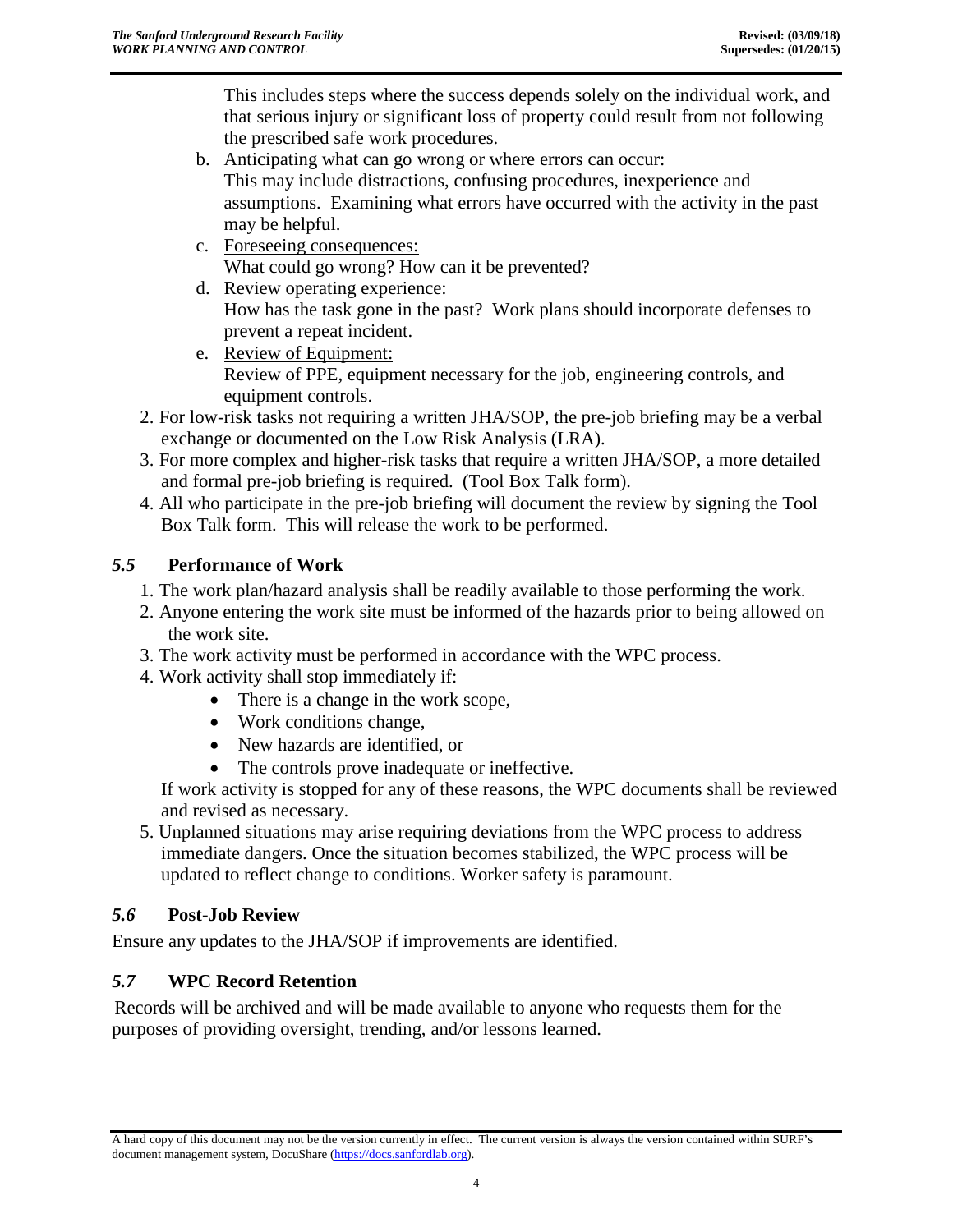#### **Hazard Analysis Process Flow Chart**



A hard copy of this document may not be the version currently in effect. The current version is always the version contained within SURF's document management system, DocuShare [\(https://docs.sanfordlab.org\)](https://docs.sanfordlab.org/).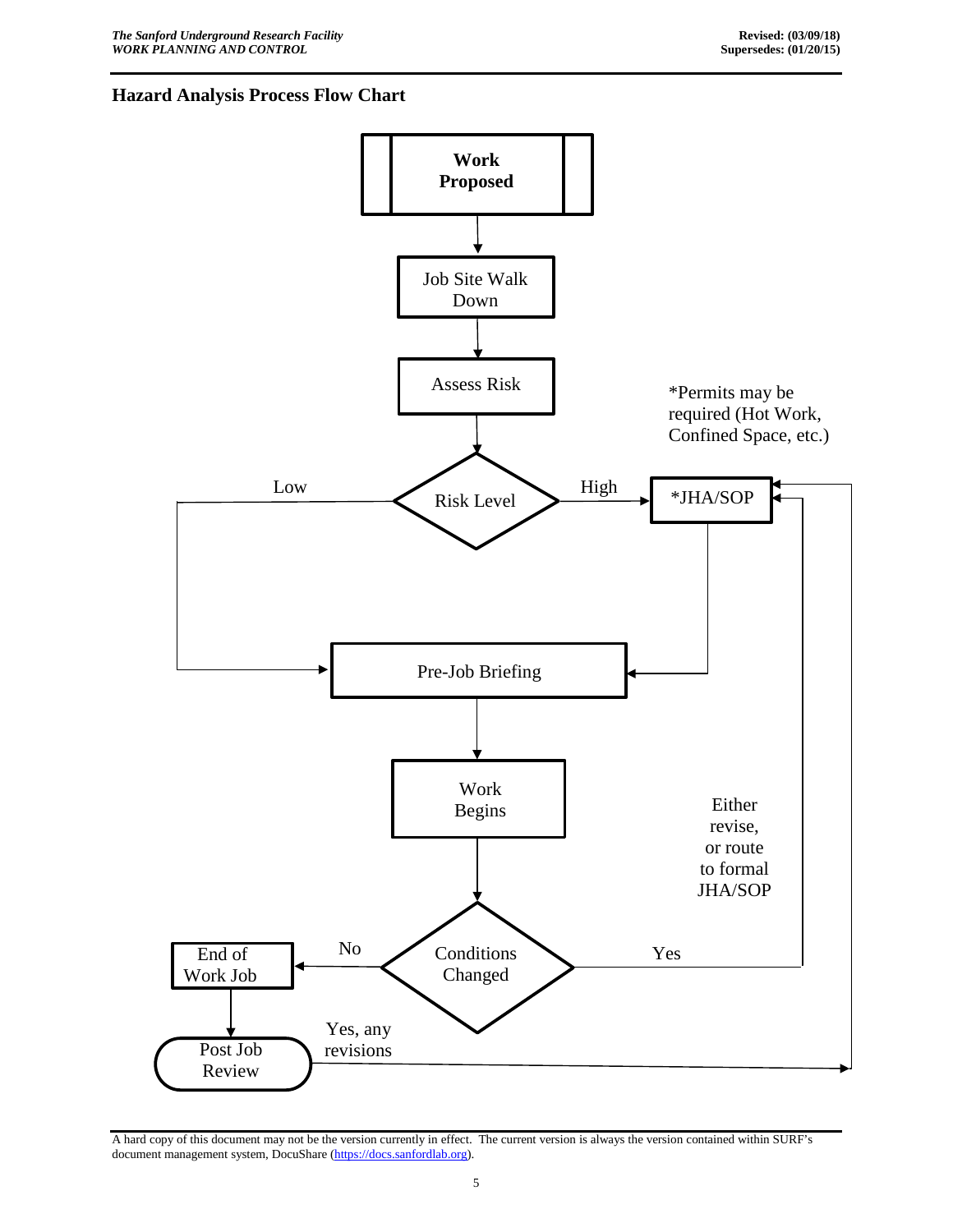#### <span id="page-8-0"></span>*5.8* **References and Related Documents:**

- [JHA Form](https://docs.sanfordlab.org/docushare/dsweb/Get/Document-71800/)
- [Tool Box Talk Form](https://docs.sanfordlab.org/docushare/dsweb/Get/Document-71465/)
- [SOP Form](https://docs.sanfordlab.org/docushare/dsweb/Get/Document-125321)
- Low Risk Analysis (previously known as Job Hazard Analysis Notebook)

A hard copy of this document may not be the version currently in effect. The current version is always the version contained within SURF's document management system, DocuShare [\(https://docs.sanfordlab.org\)](https://docs.sanfordlab.org/).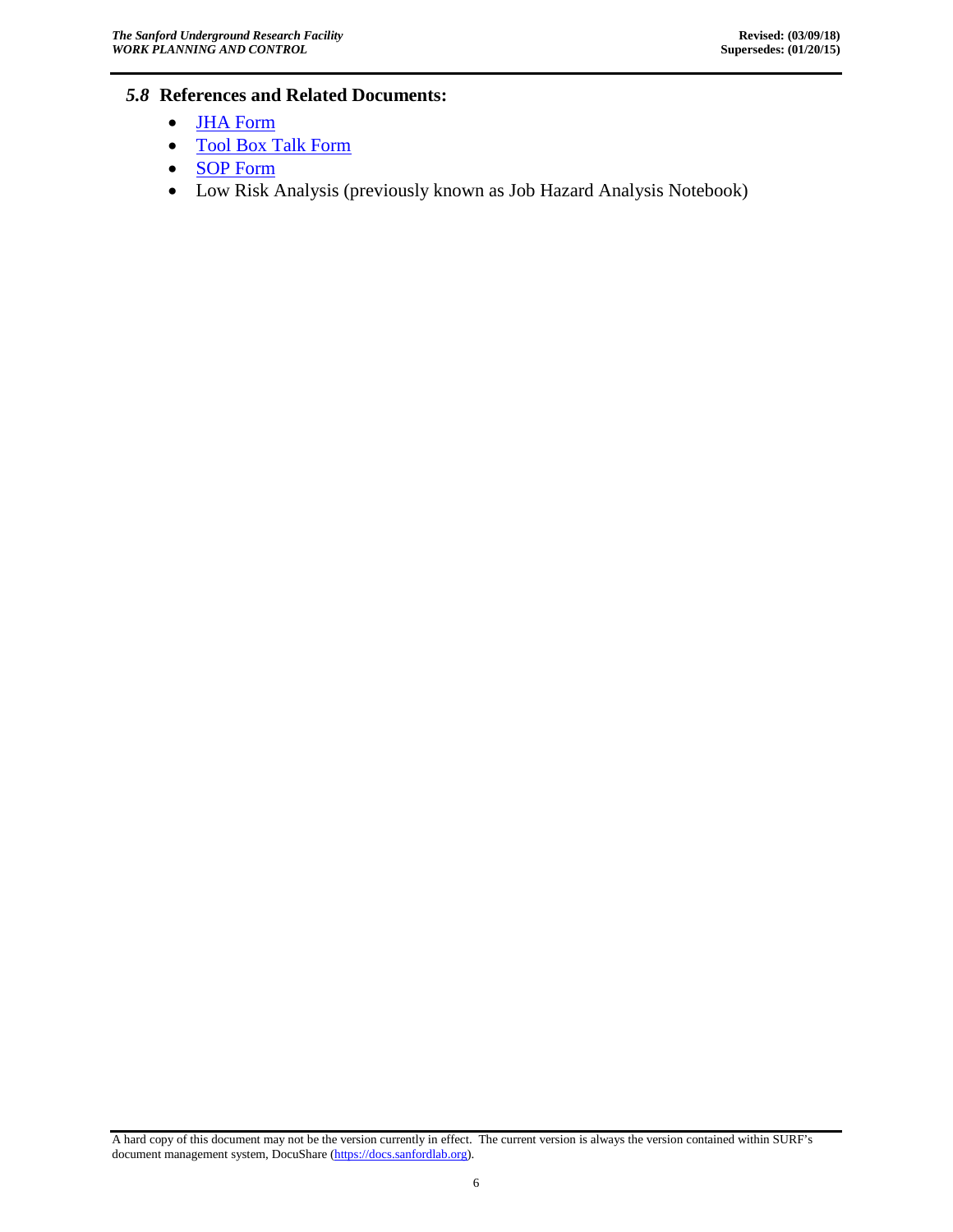### <span id="page-9-0"></span>**Appendix A: Guidelines for Formal Hazard Analysis**

#### <span id="page-9-1"></span>**Table 1 – Low and High Risk Hazards**

| <b>Low-Risk General Hazard</b> (If your task                                                                                                                                                                                                                                                                                                         | High-Risk Hazards (If your task has ONE                                                                                                                                                                                                                                                                                                                                                                                                                                                   |  |
|------------------------------------------------------------------------------------------------------------------------------------------------------------------------------------------------------------------------------------------------------------------------------------------------------------------------------------------------------|-------------------------------------------------------------------------------------------------------------------------------------------------------------------------------------------------------------------------------------------------------------------------------------------------------------------------------------------------------------------------------------------------------------------------------------------------------------------------------------------|--|
| has TWO or more low-risk general hazards,                                                                                                                                                                                                                                                                                                            | high-level hazard, write a JHA/SOP.                                                                                                                                                                                                                                                                                                                                                                                                                                                       |  |
| write a JHA/SOP.                                                                                                                                                                                                                                                                                                                                     |                                                                                                                                                                                                                                                                                                                                                                                                                                                                                           |  |
| <b>Chemicals, Hazardous or Toxic</b><br><b>Substances</b><br>• Use of chemicals/materials, which under a<br>normally controlled work environment, do<br>not pose a significant safety or health<br>hazard. (Refer to the SDS). Contact ESH<br>Environmental Manager / IH Specialist for<br>guidance in determining the hazard level<br>of chemicals. | • Use of materials that are flammable,<br>combustible, corrosive, reactive, toxic,<br>caustic, poisonous, where the quantity or<br>manner of use may adversely affect workers,<br>equipment, or the environment. (Refer to the<br>SDS). Contact ESH Environmental Manager /<br>IH Specialist for guidance in determining the<br>hazard level of chemicals.<br>Examples: Handling and transporting<br>hazardous substances such as bare lead bricks<br>that may expose workers to Pb dust. |  |
| <b>Confined Space Work</b><br>• Work in a space that has limited or<br>restricted means for entry or exit.<br>Work<br>in a "Non-Permit Required Confined<br>Space" or a "Permit Required Confined<br>Space" that has been reclassified as a<br>"Non-Permit Required Confined Space".                                                                 | • Entry into a "Permit Required Confined<br>Space" when not all hazards can be<br>incorporated into the permit. Contact IH<br>Specialist for guidance and permit.                                                                                                                                                                                                                                                                                                                         |  |
| <b>Crane &amp; Hoist Use</b><br>• Any lifting operations $> 80\%$ of the rated<br>capacity using approved lifting fixtures<br>and devices.                                                                                                                                                                                                           | • Load requires exceptional care in handling<br>because of size, shape, close tolerance<br>installation, high susceptibility to damage, or<br>other unusual factors (e.g. High Value Lift).<br>• If load exceeds 80% of the rated capacity.<br>• Lifts involving prototype or initial use of in-<br>house lifting devices / fixtures or attachments.<br>• Critical Lift                                                                                                                   |  |
| <b>Cryogenic Equipment or Systems</b><br>• Refer to high risk column.                                                                                                                                                                                                                                                                                | • Working with cryogenic materials of any<br>volume. Potential for exposure to reduced<br>atmospheric oxygen.<br>• Transporting cryogenic dewar in a<br>conveyance or vehicle.<br>• Working on cryogenic systems.                                                                                                                                                                                                                                                                         |  |

A hard copy of this document may not be the version currently in effect. The current version is always the version contained within SURF's document management system, DocuShare [\(https://docs.sanfordlab.org\)](https://docs.sanfordlab.org/).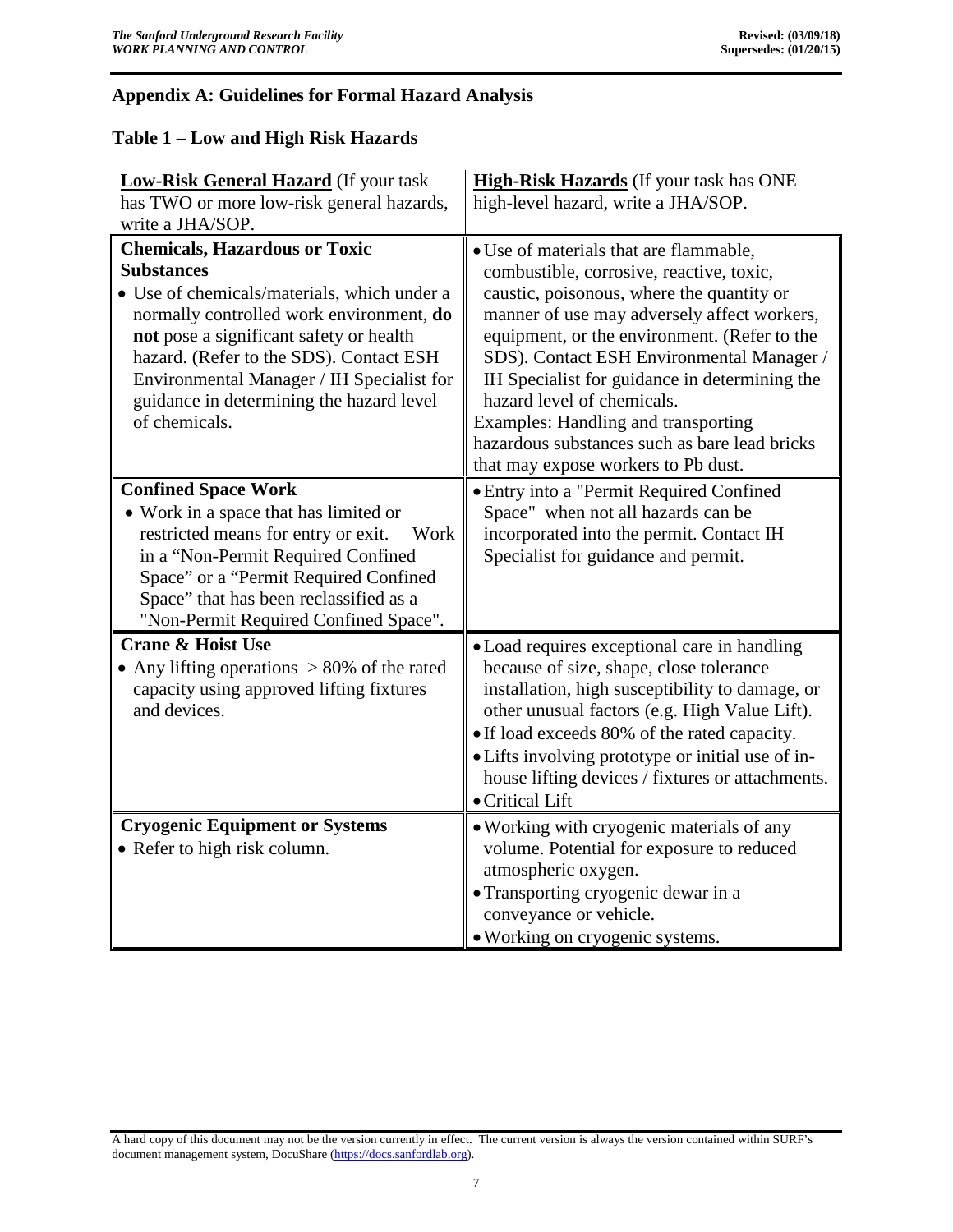| <b>Electrical Work</b><br>· Tasks during which workers are not likely<br>to be exposed to voltages, currents, or<br>stored electrical energy of sufficient<br>magnitude and duration to injure if<br>shocking, arcing, sparking, or heating<br>should occur.<br><b>Excavation and Trenching</b> | • Work activities near or on exposed electrical<br>conductors, circuits, or equipment that are or<br>may be energized and where there is a<br>significant and unmitigated (potential)<br>exposure to electrical shock or a significant<br>potential for arcing, flash burns, electrical<br>burns, or arc blast.<br>• When not all hazards can be incorporated into<br>the Energized Electrical Work Work<br><b>Permit or Equipment Specfic Lockout</b><br>Procedure.<br>• Concrete coring and cutting when hazards<br>cannot be adequately addressed in the<br>Energized Electrical Work Permit (EEWP).<br>• First-time, unattended operation of non-<br>commercial electronics or with electronics<br>modified at SURF.<br>• Where the potential exists for encountering |  |
|-------------------------------------------------------------------------------------------------------------------------------------------------------------------------------------------------------------------------------------------------------------------------------------------------|---------------------------------------------------------------------------------------------------------------------------------------------------------------------------------------------------------------------------------------------------------------------------------------------------------------------------------------------------------------------------------------------------------------------------------------------------------------------------------------------------------------------------------------------------------------------------------------------------------------------------------------------------------------------------------------------------------------------------------------------------------------------------|--|
| • Trenching or excavation less than 4 feet in<br>depth.                                                                                                                                                                                                                                         | buried utilities.<br>• Entering an excavation/trench that is $>$ 4 feet<br>in depth.<br>• Wet unconsolidated materials are present<br>· Hazardous atmosphere potential<br>• Sewer or Natural gas lines exposed<br>• Exposure to vehicular traffic                                                                                                                                                                                                                                                                                                                                                                                                                                                                                                                         |  |
| <b>Fall Exposure</b><br>• Work from a ladder at <4-feet (measured<br>from the level on which standing)<br>• Work from a scissors lift or articulating<br>boom lift equipped with guard rails and<br>used in accordance with manufacture<br>requirements.                                        | • Fall potential is $>$ 4-feet. when performing<br>maintenance work. NOTE: HA also requires<br>rescue plan when using fall protection<br>equipment.<br>• Any use of scaffolding, including erection of<br>the scaffolding. NOTE: Any erection or<br>dismantling of scaffolding must be overseen<br>by scaffolding competent person.                                                                                                                                                                                                                                                                                                                                                                                                                                       |  |
| "First time use" of new or unfamiliar<br>equipment<br>• Training has been conducted by a<br>competent person.<br>• Competent person is present during "First"<br>time use/ initial use".                                                                                                        | • Any first time use of mechanical or electrical<br>equipment if a significant injury could occur.<br>• Activity presenting unfamiliar hazards to<br>employees.                                                                                                                                                                                                                                                                                                                                                                                                                                                                                                                                                                                                           |  |

A hard copy of this document may not be the version currently in effect. The current version is always the version contained within SURF's document management system, DocuShare [\(https://docs.sanfordlab.org\)](https://docs.sanfordlab.org/).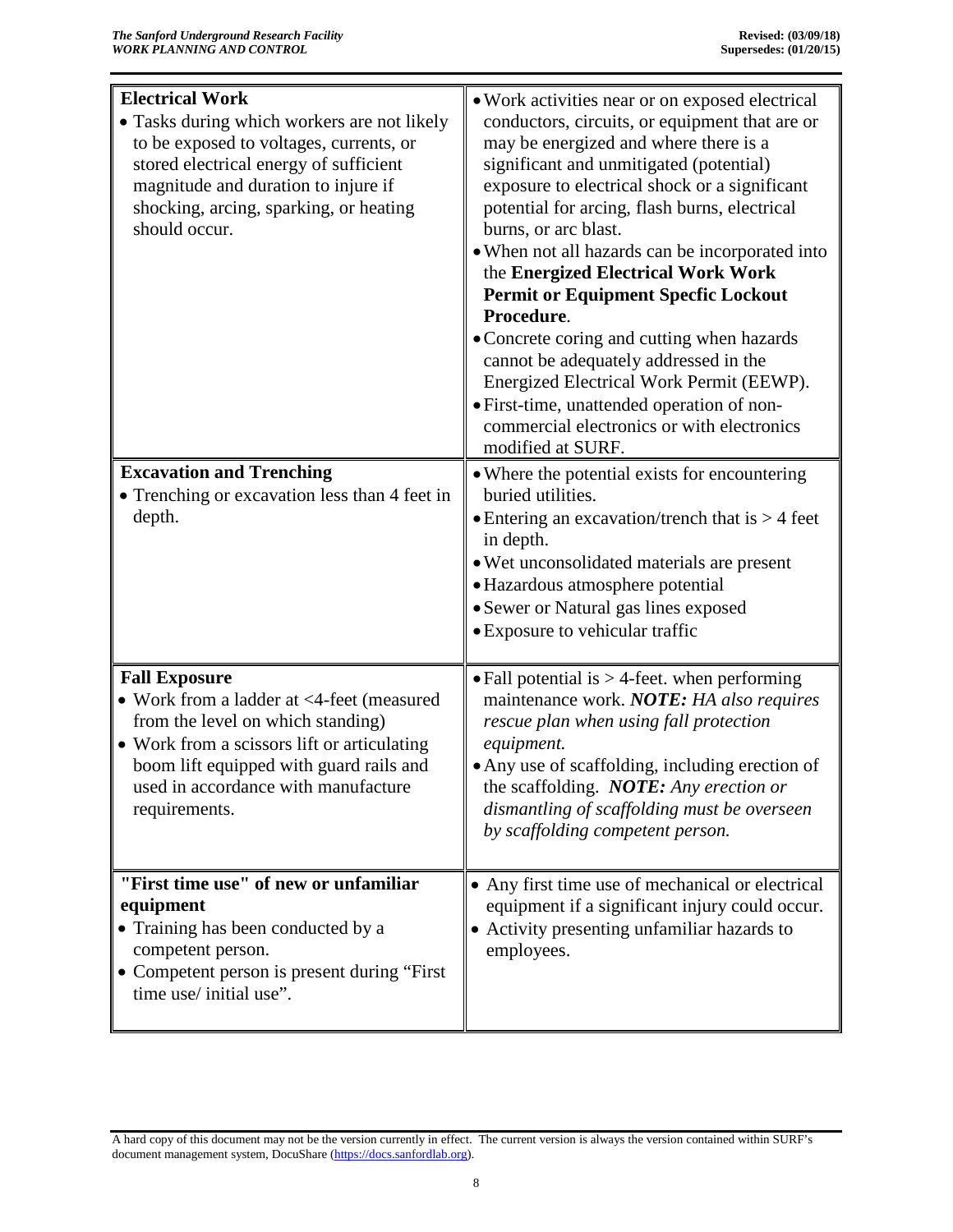| <b>Flammable Atmosphere</b>                    | • When the potential for a hazardous                            |
|------------------------------------------------|-----------------------------------------------------------------|
| • When the potential for a hazardous           | atmosphere exists. Contact ESH.                                 |
| atmosphere does not exist. Contact ESH.        |                                                                 |
|                                                |                                                                 |
| <b>Hand Tools and Sharp Instruments</b>        | • Using in-house designed or modified tools or                  |
| • Using commercially available tools as per    | tooling.                                                        |
| the manufacturer's recommendation.             | • During the commissioning phase/deployment                     |
|                                                | of non-commercial tools                                         |
|                                                | • Whenever a new unfamiliar tool is introduced.                 |
|                                                |                                                                 |
|                                                |                                                                 |
| <b>Hazardous Substance Abatement</b>           | • Work involving abatement of asbestos,                         |
| <b>Activities</b>                              | beryllium, lead, PCBs or mercury.                               |
| •None. Refer to high risk column.              |                                                                 |
|                                                |                                                                 |
|                                                |                                                                 |
|                                                |                                                                 |
| <b>Hydraulic and Pneumatic Systems (Fluids</b> | • Any work where a sudden uncontrolled                          |
| such as: oil, water, air, etc.)                | release (failure) of pressure or fluids could                   |
| • Connecting hoses or lines to pressurized     | result in injury (e.g. people working around a                  |
| oil, water, or air systems.                    | heavy object supported hydraulically could                      |
| • The use of standard equipment by             | get "caught between") or impact to the                          |
| compentent individuals.                        | environment (air, land, or water).                              |
| • Pressure washing operations or power         | • Modifying or reconfiguring hydraulic or<br>pneumatic systems. |
| sprayers.                                      | · Operating hydraulic cutters.                                  |
| <b>Lasers</b>                                  | • Work with a Class 3b or 4 lasers.                             |
| • Lasers less than class 3b.                   | Note: Work with a class 3b or 4 laser requires                  |
|                                                | Subject Matter Expert approval.                                 |
|                                                |                                                                 |
|                                                |                                                                 |
|                                                |                                                                 |
| <b>Machining and Grinding</b>                  | • Machining or grinding hazardous materials                     |
| The use of standardized machinery per          | such as lead, etc.                                              |
| manufacturer's recommedations and in           | • Removal of structural welds on large                          |
| conjunction with a Hot Work Permit.            | weldments.                                                      |
|                                                | • Machinery operated without appropriate<br>guards.             |
|                                                | • Any work that generates sparks in an area                     |
|                                                | with flammable liquids or combustible                           |
|                                                | materials, or in a confined space.                              |

A hard copy of this document may not be the version currently in effect. The current version is always the version contained within SURF's document management system, DocuShare [\(https://docs.sanfordlab.org\)](https://docs.sanfordlab.org/).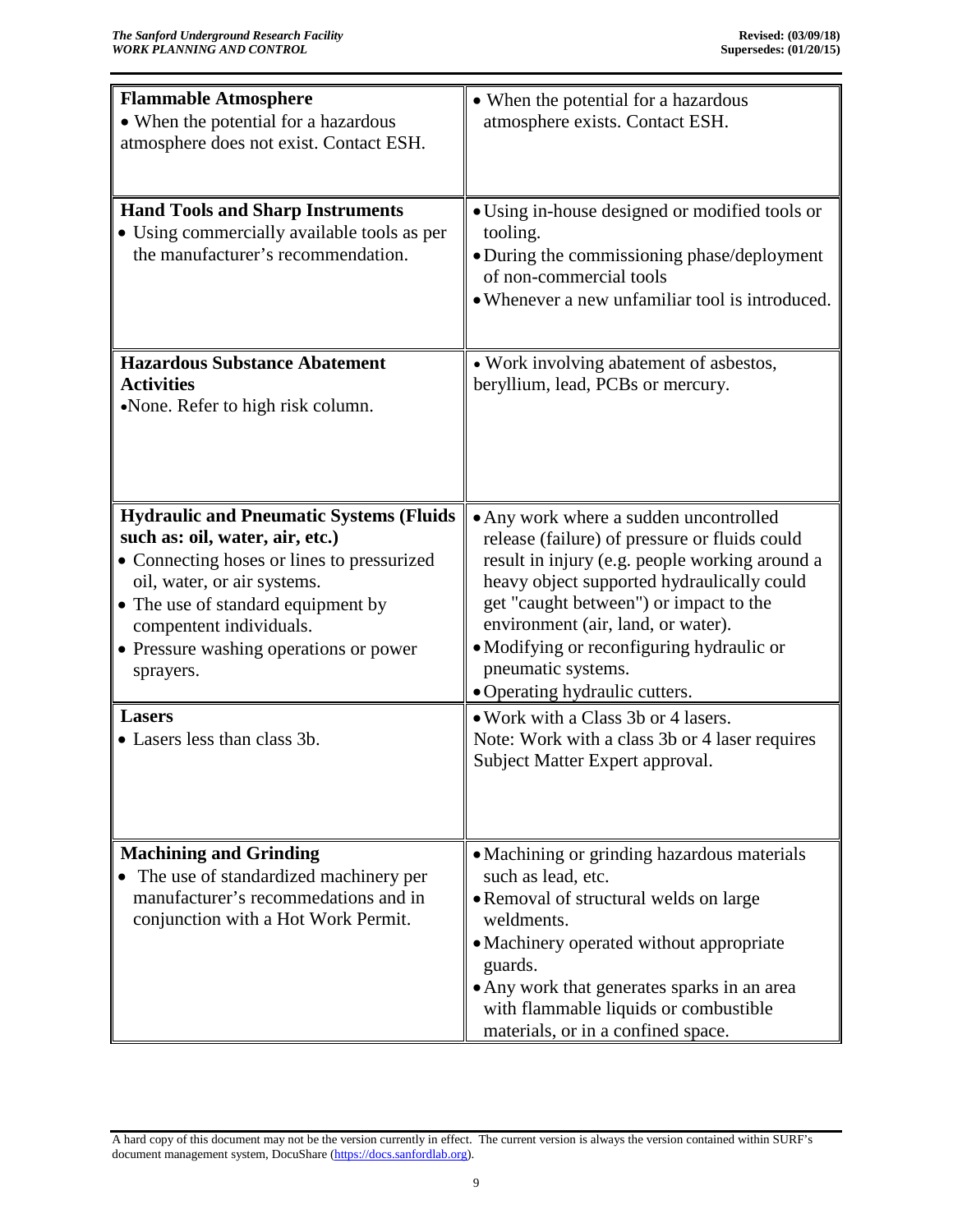| <b>Magnetic Fields</b><br>• Refer to high risk column.<br><b>Noise Hazard</b><br>• Exposure $<85.0$ dBA 8-hour TWA.                                      | • Work in $> 2.5$ gauss field if personnel are<br>fitted with cardiac pacemakers or metallic<br>implants.<br>• Work near any area with a fringe field of<br>more than 1 kilogauss.<br>• Any time averaged exposure of people to 300<br>gauss or more per unit time.<br>• Any situation were ferrous objects can be<br>subject to magnetic forces causing sudden or<br>unexpected movement into the magnetic field.<br>• Exposure >90.0 dBA 8-hour TWA (ESH must<br>be consulted)                                                                                                                                                                                                                                                                                                                         |
|----------------------------------------------------------------------------------------------------------------------------------------------------------|----------------------------------------------------------------------------------------------------------------------------------------------------------------------------------------------------------------------------------------------------------------------------------------------------------------------------------------------------------------------------------------------------------------------------------------------------------------------------------------------------------------------------------------------------------------------------------------------------------------------------------------------------------------------------------------------------------------------------------------------------------------------------------------------------------|
|                                                                                                                                                          |                                                                                                                                                                                                                                                                                                                                                                                                                                                                                                                                                                                                                                                                                                                                                                                                          |
| <b>Other Work Environments</b><br>• Nuisance dust from general cleaning,<br>sweeping, or windy conditions.<br>• Work in areas of excessive heat or cold. | • Any remediation work to Historical<br>Buildings.<br>• Exposure to cleaning material with significant<br>amounts of visible mold.<br>• Exposure to animal feces during clean-up<br>operations (birds, rodents, raccoons, etc.)<br>• Working with systems or equipment which<br>are pressurized $> 15$ psig.<br>• Working with vacuum vessels.<br>• Work requiring construction, altering, and/or<br>repair, including painting and decorating.<br>• A material being used in a state that is altered<br>from its original form, that as a result may be<br>hazardous to the health of the workers, the<br>environment, or presents a potential for<br>fire/explosion.<br>• Potential for Fatigue (e.g., long hours, short<br>deadlines).<br>• Activities presenting hazards unfamiliar to<br>employees. |
| <b>Radiation</b><br>•None. See high risk column.                                                                                                         | • All work with radioactive materials<br>(regardless of whether quantities are exempt)<br>or radiation producing devices must be<br>coordinated with the SURF Radiation Safety<br>Officer.                                                                                                                                                                                                                                                                                                                                                                                                                                                                                                                                                                                                               |
| <b>Repetitive Motion or Ergonomically</b><br><b>Challenging Tasks</b><br><50 lbs. Never to exceeds one's abilities.                                      | • Lifting unusually shaped or heavy > 50 lbs<br>• Tasks with repetitive motion.<br>• Work conducted from awkward positions<br>with the potential to cause harm.                                                                                                                                                                                                                                                                                                                                                                                                                                                                                                                                                                                                                                          |

A hard copy of this document may not be the version currently in effect. The current version is always the version contained within SURF's document management system, DocuShare [\(https://docs.sanfordlab.org\)](https://docs.sanfordlab.org/).